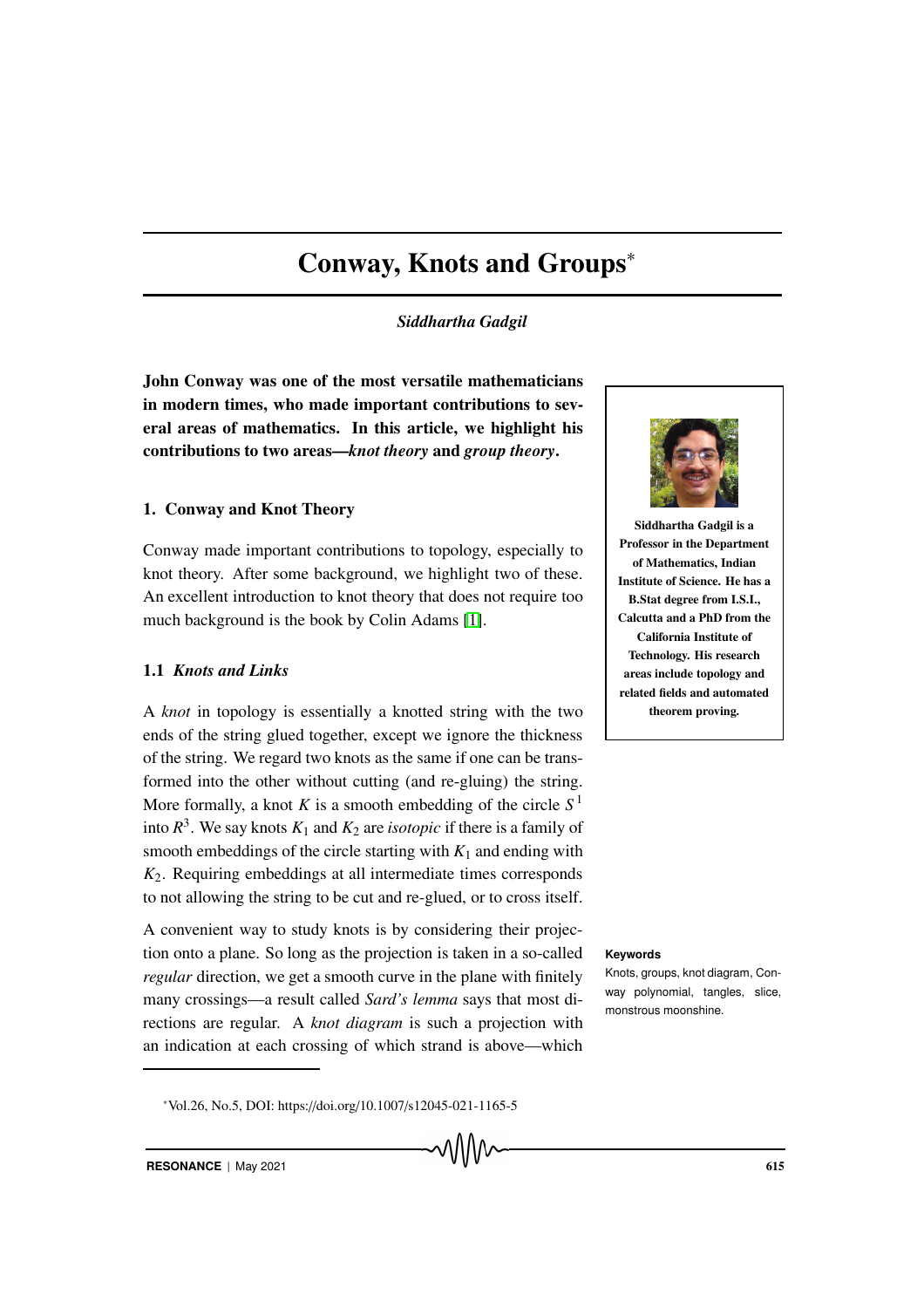Figure 1. Some knots.



strand is above can be shown visually as in *Figure* 1. Note that we chose orientations for knots and indicated them in the knot diagram.

Observe that of the three knots depicting in *Figure* 1, the knots (B) and (C) are, in fact, *unknots*, in particular, they are isotopic. The first knot (labelled A) is called the *trefoil* knot. Intuition suggests that this is not isotopic to the unknot, but this is not easy to show.

#### 1.2 *Linking Number*

It is tricky to show that the trefoil and the unknot are different, so we begin with a simpler but similar problem—showing that the so-called *Hopf link* is different from the two-component unlink. A link is like a knot except it can be made of many strings. Thus, a link is a collection of smooth disjoint embeddings of finitely many circles—the case with just one circle corresponds to knots. Like knots, we can project these onto a plane to obtain a *link diagram*.

In *Figure* 2 we see the link projections of some links. The first is the unlink, i.e., two separate circles. It is easy to see that the third is also an unlink—one circle is below the other and can be separated from it. On the other hand, the two circles in the middle picture are linked together—this is called the *Hopf link*. The *linking number* makes this precise.

Observe that we have chosen orientations for each of the circles

A link is like a knot except it can be made of many strings. Thus, a link is a collection of smooth disjoint embeddings of finitely many circles—the case with just one circle corresponds to knots.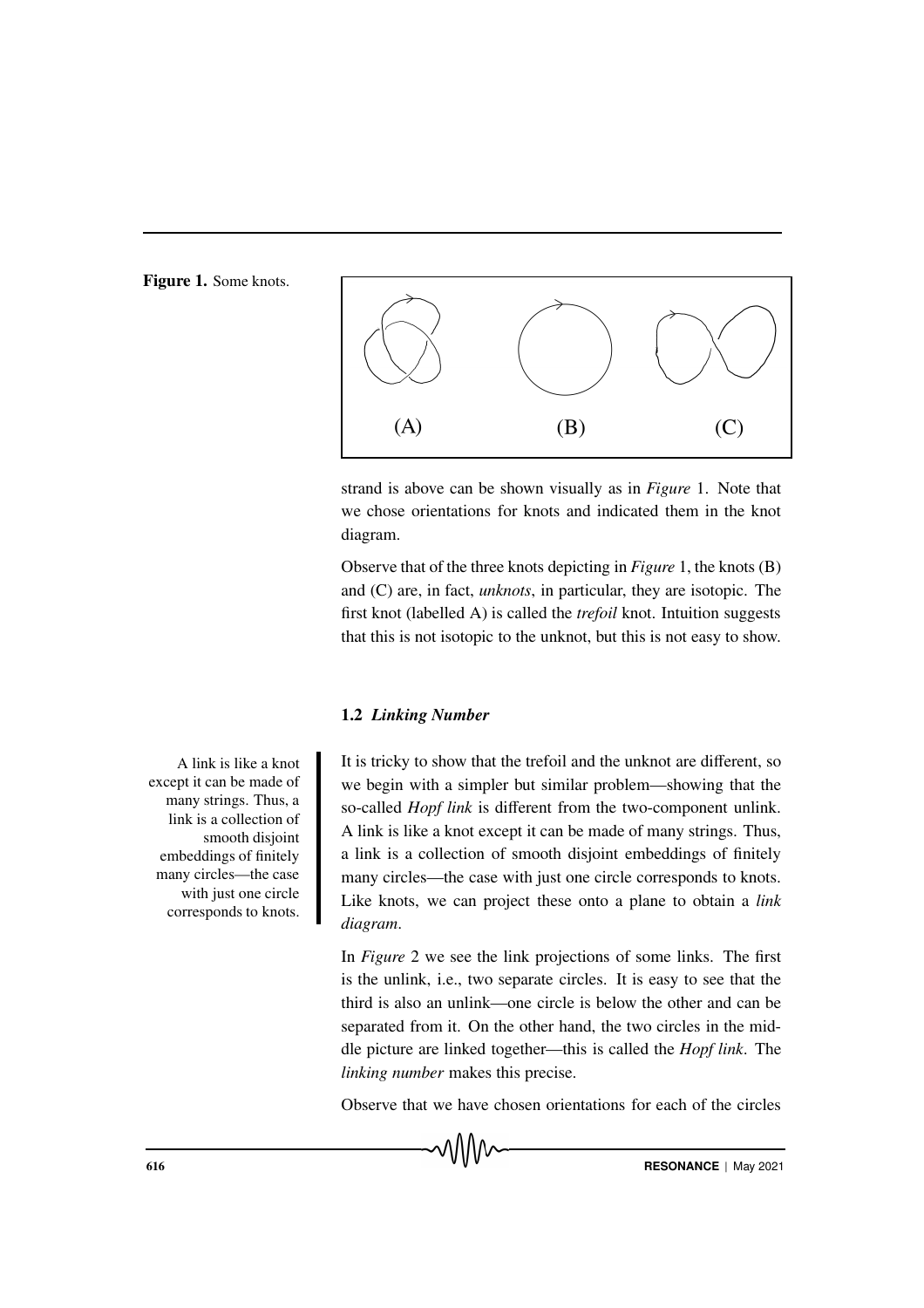

in our link diagrams. To define the linking number, we associate a sign to each crossing, with a positive sign if the strand above followed by the strand below has the same orientation as the x-axis, followed by the y-axis. We then count the number of crossings with sign and divide by 2 to get the linking number.

This gives a formula for computation, which we see gives the same number, namely 0, for the first and third links, but 1 for the Hopf link. However, to conclude that the Hopf link is not isotopic to the unlink, we need to show that link diagrams that give isotopic links always have the same linking number.

# 1.3 *Reidemeister Moves and Knot*/*Link Invariants*

As we have seen, link diagrams of knots or links are not unique. Two link diagrams However, two link diagrams correspond to the same knot/link if and only if they are related by a sequence of *Reidemeister moves*. These are of three kinds, as shown in *Figure* 3.

It is obvious that link diagrams related by Reidemeister moves correspond to isotopic knots or links. The converse can be shown by projecting the family of embeddings giving the isotopy in a regular direction for the family. The existence of a regular direction for a family once more follows from Sard's lemma.

Thus, if two links are isotopic, they are related by a finite sequence of Reidemeister moves. It is easy to see that the linking number does not change under Reidemeister moves, and hence Figure 2. Unlinks and the Hopf link.

> correspond to the same knot/link if and only if they are related by a sequence of *Reidemeister moves*.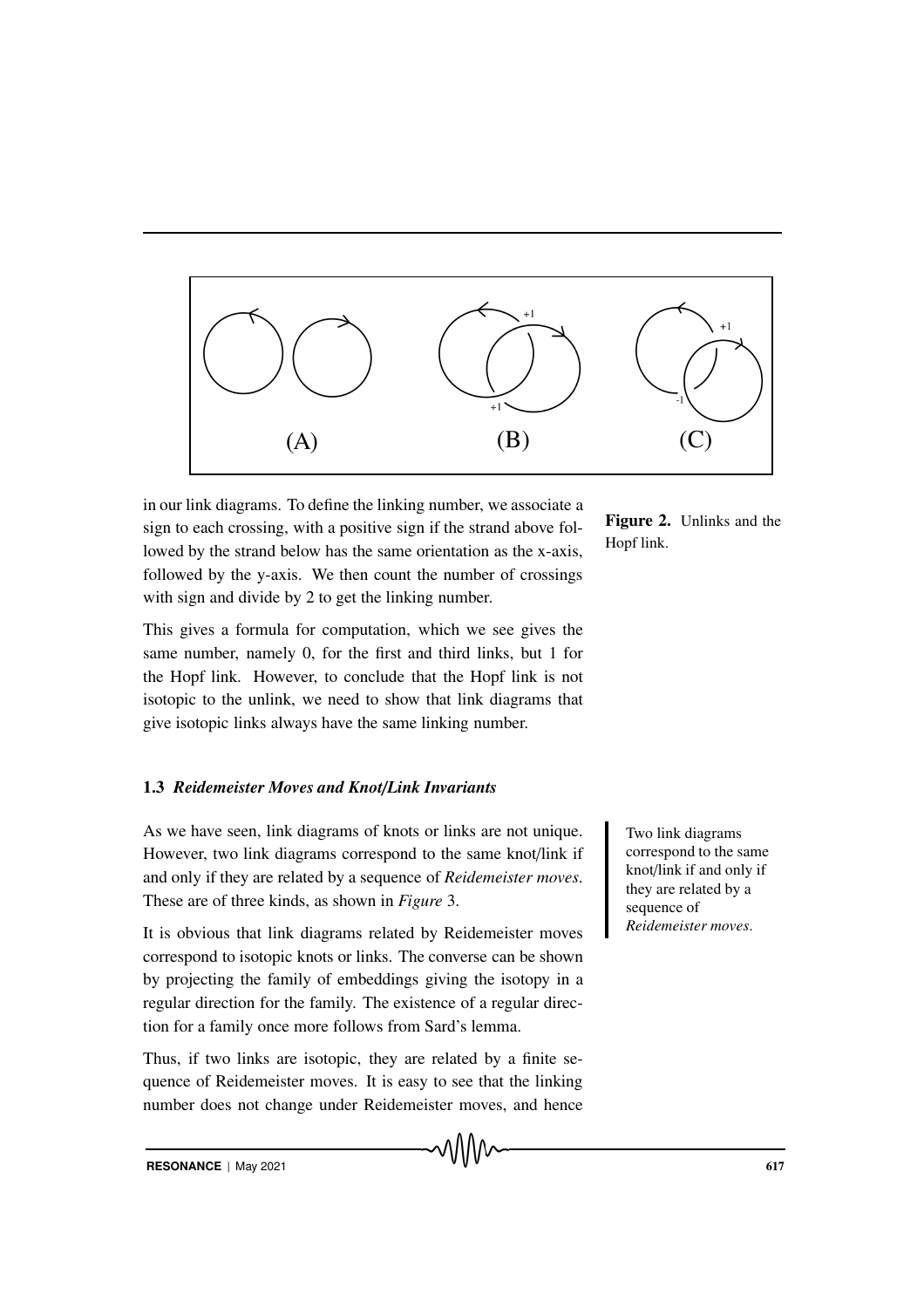



under isotopy. A quantity that is unchanged under isotopy is called an *invariant* of knots/links. More generally, if we associate to a link diagram a quantity (such as a number or polynomial), it is an invariant if and only if it is unchanged by Reidemeister moves.

#### 1.4 *Alexander and Conway Polynomials*

Perhaps the most fundamental (though not the most powerful) invariant of knots is the *Alexander polynomial*. This is best defined (and was originally defined) using algebraic topology, so we will only sketch the definition in a box for those with an adequate background.

Conway discovered that the Alexander polynomial, when suitably normalized, satisfies a so-called *skein relation*, which we describe below. We call this normalized version the *Conway polynomial*.

Namely, let  $L_{+}$  be a link diagram with a fixed positive crossing. We associate to this, two other link diagrams *L*<sup>−</sup> and *L*<sup>0</sup> as in *Figure* 4, with the link diagrams of *L*<sup>−</sup> and *L*<sup>0</sup> the same as that

Conway discovered that the Alexander polynomial, when suitably normalized, satisfies a so-called *skein relation*. We call this normalized version the *Conway polynomial*.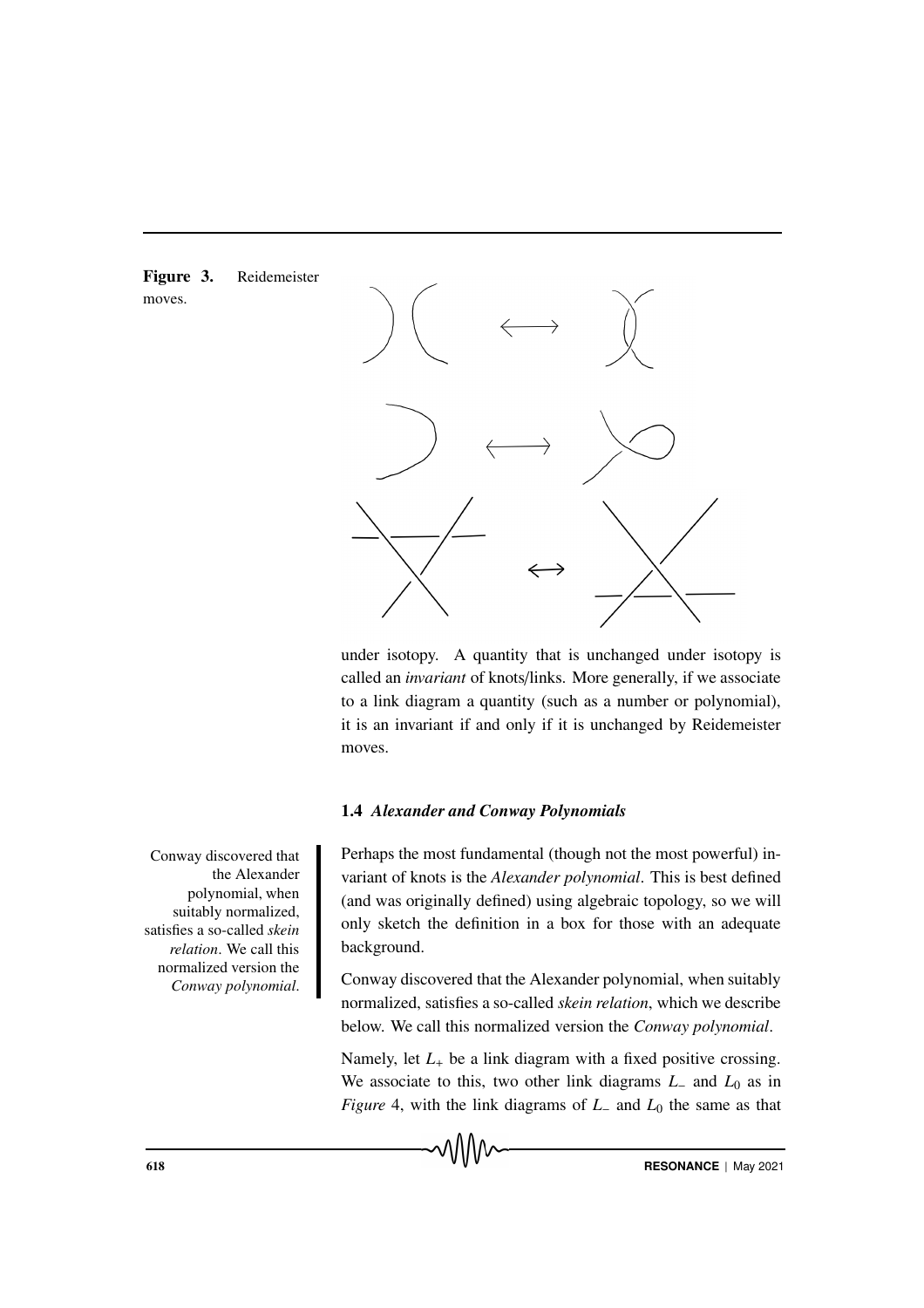

Figure 4. Link diagrams for the skein relation.

of *L*<sup>+</sup> outside the region shown. The link diagram *L*<sup>−</sup> is obtained by replacing the positive crossing with a negative crossing. We *resolve* the positive crossing, using the orientations, to obtain a link diagram *L*0. Namely, we delete the interior of the crossing arcs to get a diagram with 4 vertices, two of which are initial vertices and two terminal vertices of the deleted arcs. We attach to these vertices two arcs that do not cross in such a way that the initial vertex of each of the deleted arcs is connected to the terminal vertex of the other arc.

Given a triple of link diagrams related as above, Conway showed that we have the relation

$$
\Delta(L_+) - \Delta(L_-) = (t^{1/2} - t^{-1/2})\Delta(L_0).
$$

This relation allows us to compute the Conway polynomial of an arbitrary knot or link starting from a link diagram. Hence the Conway polynomial can be defined purely combinatorially. Further, one can directly prove invariance under Reidemeister moves.

The more powerful invariants of knots—the Jones polynomial Conway's work provided and its generalization, the HOMFLYPT polynomial, are best defined in this way. While the Jones polynomial was originally discovered using planar algebras, it is not easy to show that the complicated definition is a knot invariant. Instead, one can derive the skein relation and construct the invariant from this. The HOM-FLYPT polynomial is, in fact, defined using the skein relation.

Thus, Conway's work provided a bridge from the Alexander polynomial, rooted in algebraic topology, to the more powerful (though a bridge from the Alexander polynomial, rooted in algebraic topology, to the more powerful (though less geometric) invariants of knots.

**RESONANCE** | May 2021 619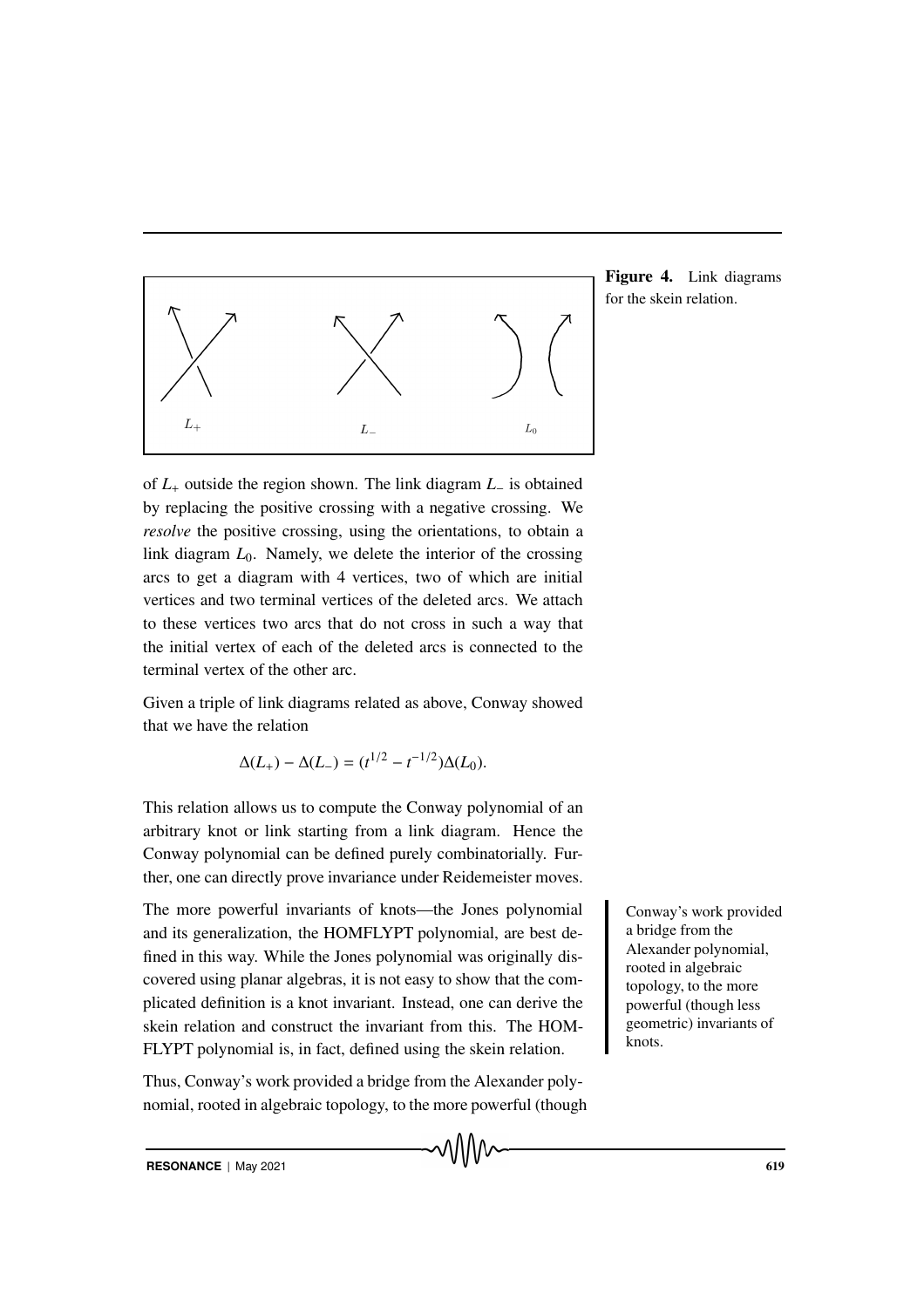less geometric) invariants of knots.

#### Box 1. More on the Alexander Polynomial

Given a knot  $K \subset \mathbb{R}^3$ , the *knot group* is the fundamental group  $\pi_1(R^3 \setminus K)$  of the complement of the knot in the Euclidean space R 3 (we briefly introduce *groups* in the next section, and the fundamental group is a group associated to a space). This is essentially a complete invariant of the knot. Unfortunately, the knot group as an invariant is not directly very useful, as to whether two groups are the same (i.e., isomorphic) is algorithmically undecidable. However, we can derive from the knot group more tractable invariants.

Given a group *G*, we can associate to it its *abelianization G*/[*G*,*G*], which is its largest abelian quotient. It is straightforward to decide when two finitely generated abelian groups are isomorphic. Unfortunately, for every knot group  $G = \pi_1(R^3 \setminus K)$ , the abelianization  $G/[G,G]$  is isomorphic to  $\mathbb Z$  (the abelianization of the fundamental group is the homology group  $H_1(\mathbb{R}^3 \setminus K)$ ). We shall identify  $G/[G,G]$  with the infinite cyclic group  $\langle t \rangle = \{t^n : n \in \mathbb{Z}\},\$  with *t* a formal variable.

We can, however, extend the idea of abelianization a little to get a useful invariant. Namely, let  $G^{(1)}$  = [*G*, *G*] be the kernel of the abelianization homomorphism  $G \rightarrow G/[G, G]$ , and consider its abelianization  $M = G^{(1)}/[G^{(1)}, G^{(1)}]$ . This does depend on the knot.

Further, we have a well-defined action of  $G/[G, G] = \langle t \rangle$  on *A* by conjugation (more geometrically, we consider the cover of  $\mathbb{R}^3 \setminus K$  with fundamental group [*G*, *G*], and *M* is the homology of this cover with action by deck transformations). This makes *M* into a module over the ring  $\mathbb{Z}[t, t^{-1}]$  of Laurent polynomials. It can be shown that the *annihilator* of *M* (called the *Alexander ideal*) is a principal ideal—its generator is the *Alexander polynomial*  $\Delta_K(t)$ .

#### 1.5 *Conway Notation*

The Conway notation is a very efficient way to enumerate knots, based on a discovery of Conway that a large class of *tangles* can be encoded very efficiently, in such a way that we can immediately determine whether two tangles are equivalent. The Conway notation is a very efficient way to enumerate knots, based on a discovery of Conway that a large class of *tangles* can be encoded very efficiently, in such a way that we can immediately determine whether two tangles are equivalent (i.e., isotopic).

For our purposes, a tangle is a part of a knot/link diagram that is enclosed in a circle, with exactly four points on the boundary, as in the examples in *Figure* 5. The tangles in the figure are what Conway called *rational tangles*, for reasons that will soon become clear.

Observe that the tangles in *Figure* 5 are labelled. The first two, labelled  $\infty$  and 0, are the two tangles with no crossings. The third

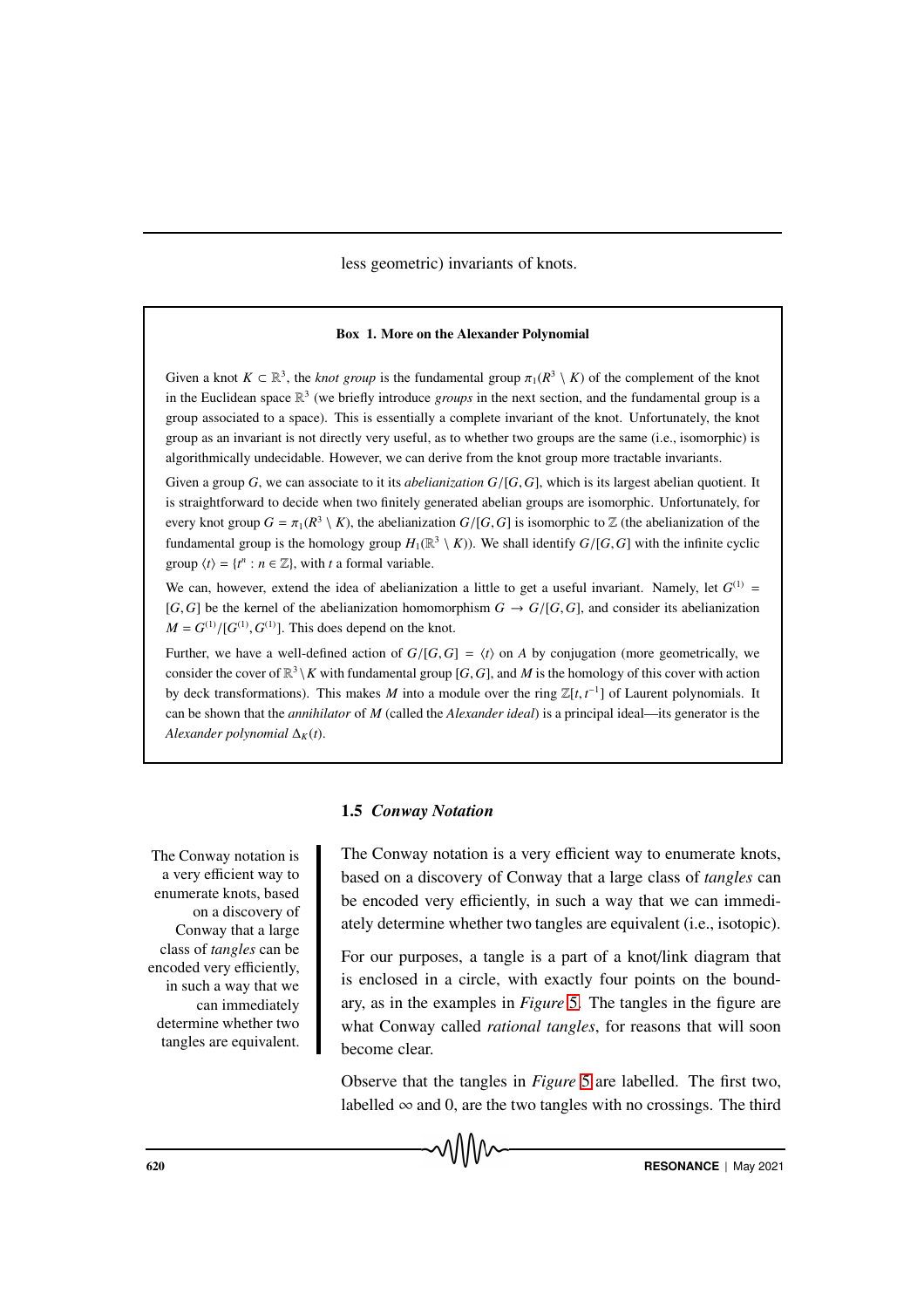

is obtained by 3 left twists from 0 and hence labelled 3—if we had used the right twists, we would have labelled this −3. The final tangle is obtained by *reflecting* the tangle denoted 3 along the diagonal from its top-left vertex to its bottom-right vertex, followed by 2 twist—it is denoted 3 2 to reflect this.

The tangles we can construct by iterating these constructions are what Conway calls *rational tangles*. We have associated to these a sequence of integers, such as 3 2 in our example. These can be further mapped to a rational number or  $\infty$  by taking a corresponding continued fraction—for example −2 3 2 maps to  $2 + \frac{1}{3}$  $\frac{1}{3+\frac{1}{-2}}$ .

Two tangles are equivalent if they are related by Reidemeister moves within the circle. Conway showed the remarkable result that two rational tangles are equivalent if and only if the corresponding rational numbers are equal. The Conway notation builds on this.

We can *multiply* two tangles in the same way as we constructed the tangle labelled 3 2, namely reflect the first tangle in the diagonal from the top-left to the bottom-right, place the second tangle to the right of the result and identify the right endpoints of the tangle on the left with the left endpoints of the tangle on the right. We can also *add* two tangles by simply placing the second to the right of the first and making similar identifications.

The tangles we obtain in this manner are called *algebraic tangles*.

#### Figure 5. Some tangles.

**RESONANCE** | May 2021 621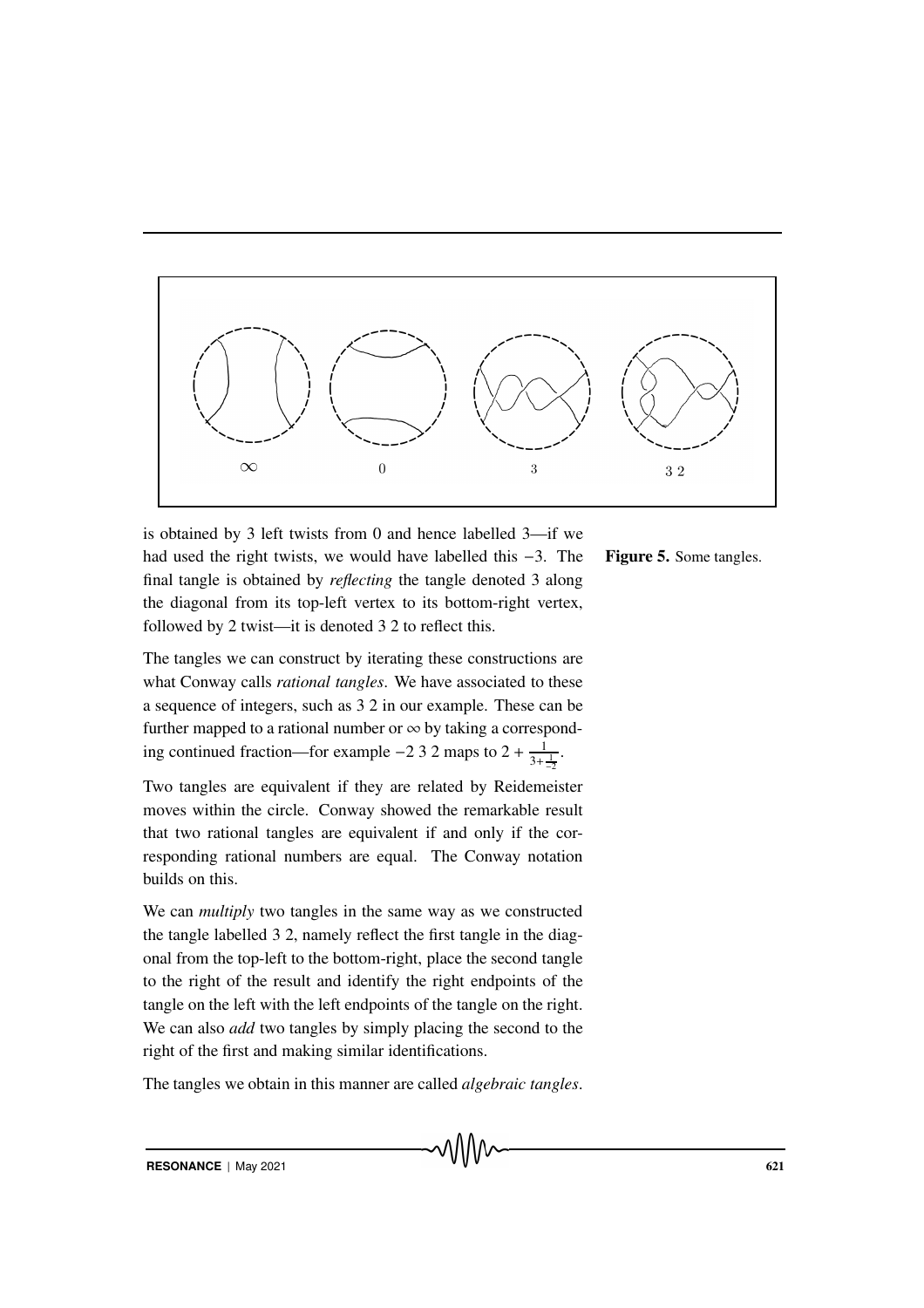We can make a tangle into a knot or link by adding arcs on the left and right—algebraic tangles give algebraic knots/links. Using the efficient enumeration of rational tangles, one can efficiently enumerate algebraic knots. Using this, in the 1960s, Conway extended (with a few hours of calculations) the previously known tables of knots (which were made in the 1800s), in the process, discovering a new knot, now called the *Conway knot*.

The Conway knot was the subject of one of the most remarkable recent pieces of work in topology. A knot  $K \subset \mathbb{R}^3$  can be regarded as a curve in the boundary of the 4-dimensional ball  $B^4$ , as  $\partial B^4 =$  $S<sup>3</sup>$  and deleting a point from  $S<sup>3</sup>$  gives  $\mathbb{R}<sup>3</sup>$ . The knot *K* is said to be *slice* if it bounds a smooth disc in *B* 4 . Whether a knot is slice is essentially a question in the topology of smooth 4-manifolds, which is the hardest and most mysterious part of topology. So such questions are deeper than most knot theory questions.

Due to advances in the topology of smooth 4-manifolds, many techniques were developed that could help decide whether a knot was slice. These were strong enough to decide whether the knot was slice for every knot with a knot diagram with up to 12 crossings except for the Conway knot (there are thousands of such knots). This was expected not to be slice, but the problem was especially hard since a closely related knot, called the Kinoshita– Terasaka knot, was slice—and invariants for the Conway and Kinoshita–Terasaka knot are usually the same.

The sliceness of the Conway knot remained an open question for decades. Till, just a week after hearing this problem in a topology conference in the summer of 2018, Lisa Piccirillo, then a graduate student, solved it [3].

# 2. Groups

We begin with some basic background on groups. An excellent and elementary introduction to groups is the book by M A Armstrong [2]. For an excellent account of the topics to which Conway contributed (which we sketch here), we recommend [4].

The sliceness of the Conway knot remained an open question for decades. Till, just a week after hearing this problem in a topology conference in the summer of 2018, Lisa Piccirillo, then a graduate student, solved it.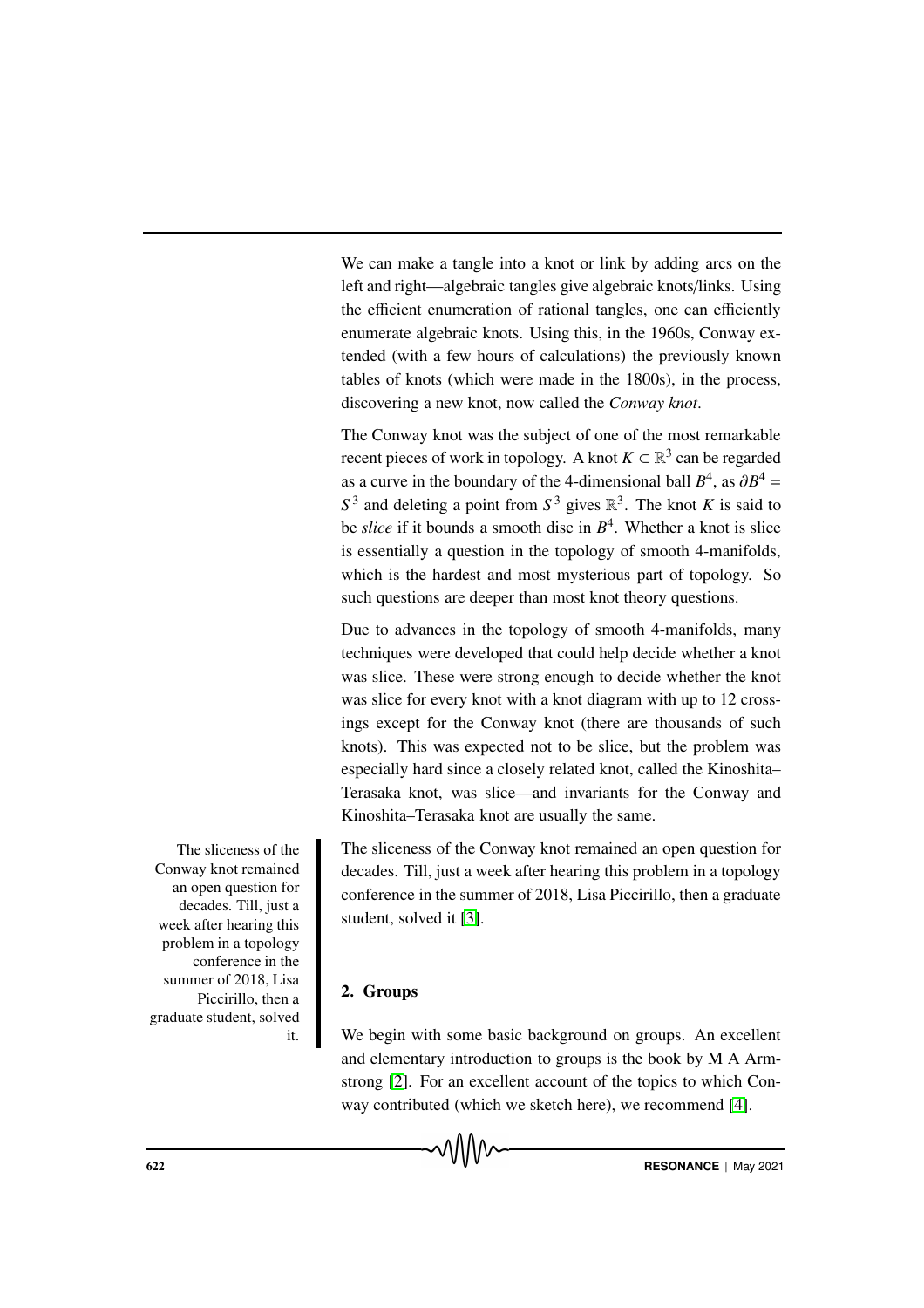A group is a set *G* together with a way of combining elements of *G*, which satisfies certain axioms—for example integers form a group with addition being the operation. The axioms that a group must satisfy are as below. Here *G* is a set, and · denotes the operation of combining elements so that for  $a, b \in G$ ,  $a \cdot b$  is an element of *G*.

- 1. For all  $a, b, c \in G$ ,  $(a \cdot b) \cdot c = a \cdot (b \cdot c)$  (associativity).
- 2. There exists an element  $e \in G$  such that for all  $a \in G$ ,  $e \cdot a =$  $a \cdot e = a$  (identity).
- 3. For all  $a \in G$ , there exists an element  $a^{-1} \in G$  such that  $a \cdot a^{-1} =$  $a^{-1} \cdot a = e$  (inverse).

Remarkably, these simple axioms encode a rich structure theory and many remarkable examples, especially when the set *G* is finite. At the same time, groups are ubiquitous, appearing everywhere in mathematics and beyond. Conway had an important role in uncovering the structure of finite groups, and in finding remarkable connections with other areas of mathematics.

As we have mentioned, integers with addition as the operation form a group. More typical examples, especially from our point of view, are given by *symmetry*. For example, consider an equilateral triangle A symmetry of a triangle (or any other figure) is a transformation that takes the triangle to itself, where, in this case, the transformations we consider are rigid motions. There are 6 symmetries of the equilateral triangle: 3 reflections about axes joining vertices to opposite sides, rotations by  $120^{\circ}$  and  $240^{\circ}$ , and the identity transformation. We can combine these symmetries by applying one transformation followed by the other. Thus we have a set with 6 elements and an operation combining them. This forms the *group* of symmetries of a triangle, which we call *S*<sub>3</sub> (as the reader would guess, we have groups  $S_n$  for  $n \in \mathbb{N}$ ).

Similarly, the group of symmetries of an isosceles triangle form a group of order 2, which we denote  $C_2$ , with  $C_2 = \{e, \tau\}$  with  $\tau \cdot \tau = e$  and  $e \cdot a = a \cdot e = a$  for  $a = e, \tau$ . Indeed this is the same as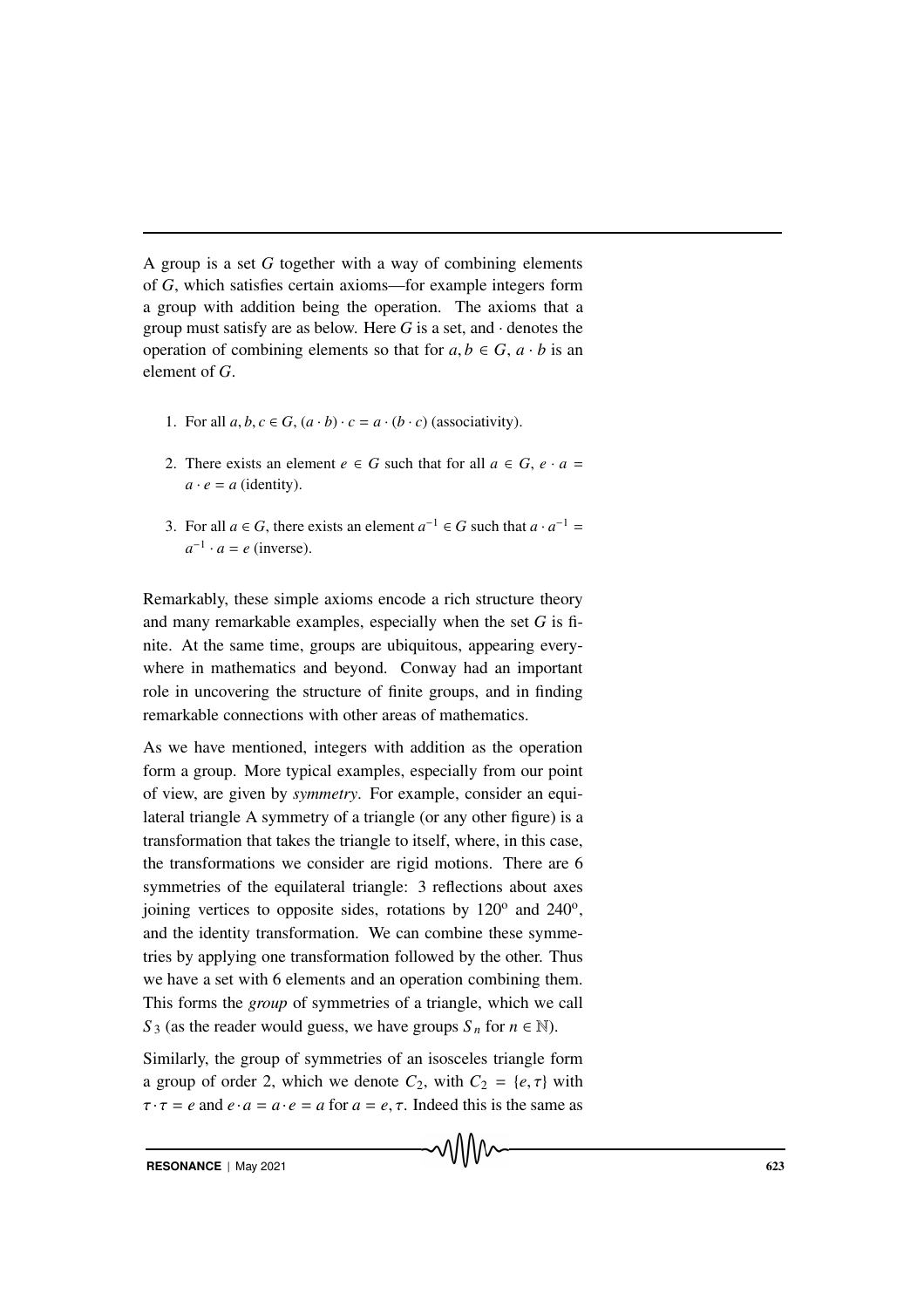the group of symmetries of a line segment, with  $\tau$  corresponding to the symmetry which interchanges the endpoints.

More precisely, the groups of symmetries of an isosceles triangle and of an interval are *isomorphic*, i.e., there is a one-to-one correspondence between their elements so that product of two elements in the first group corresponds to the product of the corresponding elements in the second group. We regard isomorphic groups as equal, and by classification of a class of groups, we mean giving a list of groups of the class up to isomorphism.

As the notation suggests,  $C_2$  is one of an infinite class of groups. For  $n \geq 3$ , symmetries of a regular polygon with *n* sides that are given by *rotations* form the group  $C_n$ . Thus,  $C_n$  consists of rotations by angles  $\frac{k}{n} \cdot 360^\circ$ , with  $k = 0, 1, \dots, n - 1$ .

Similarly, the group  $S_3$  is one of an infinite family of groups, with *S* <sup>4</sup> being the group of symmetries of a regular tetrahedron. To define these, we ignore the geometry and observe that symmetries of an equilateral triangle, with vertices  $A_1$ ,  $A_2$  and  $A_3$ , is determined by their images  $A_{i_1}$ ,  $A_{i_2}$  and  $A_{i_3}$ , and hence the permutation  $i_1 i_2 i_3$ . In general permutations of length *n* form the group  $S_n$ .

The symmetries of a scalene triangle form a group with just one element, the identity. Such a group is called the trivial group.

### 2.1 *Group Extensions and Simple Groups*

We can view  $S_3$  as being built from smaller groups. Namely, if we draw a triangle on a piece of paper and apply the transformations, then the reflections flip the paper and the rotations and identity do not. If we combine the transformations that do not flip the paper, then clearly their composition also does not flip the paper. Hence, these elements form a group with 3 elements, called  $A_3$  (observe that  $A_3$  is the same as  $C_3$  described above). Further, we can map the elements of  $S_3$  to  $C_2$ , with those that flip mapping to  $\tau$  and those that do not to the identity. Further, we can see (by considering cases of elements that flip and do not flip, for instance) that the image in  $C_2$  of the product of two elements in

The symmetries of a scalene triangle form a group with just one element, the identity. Such a group is called the trivial group.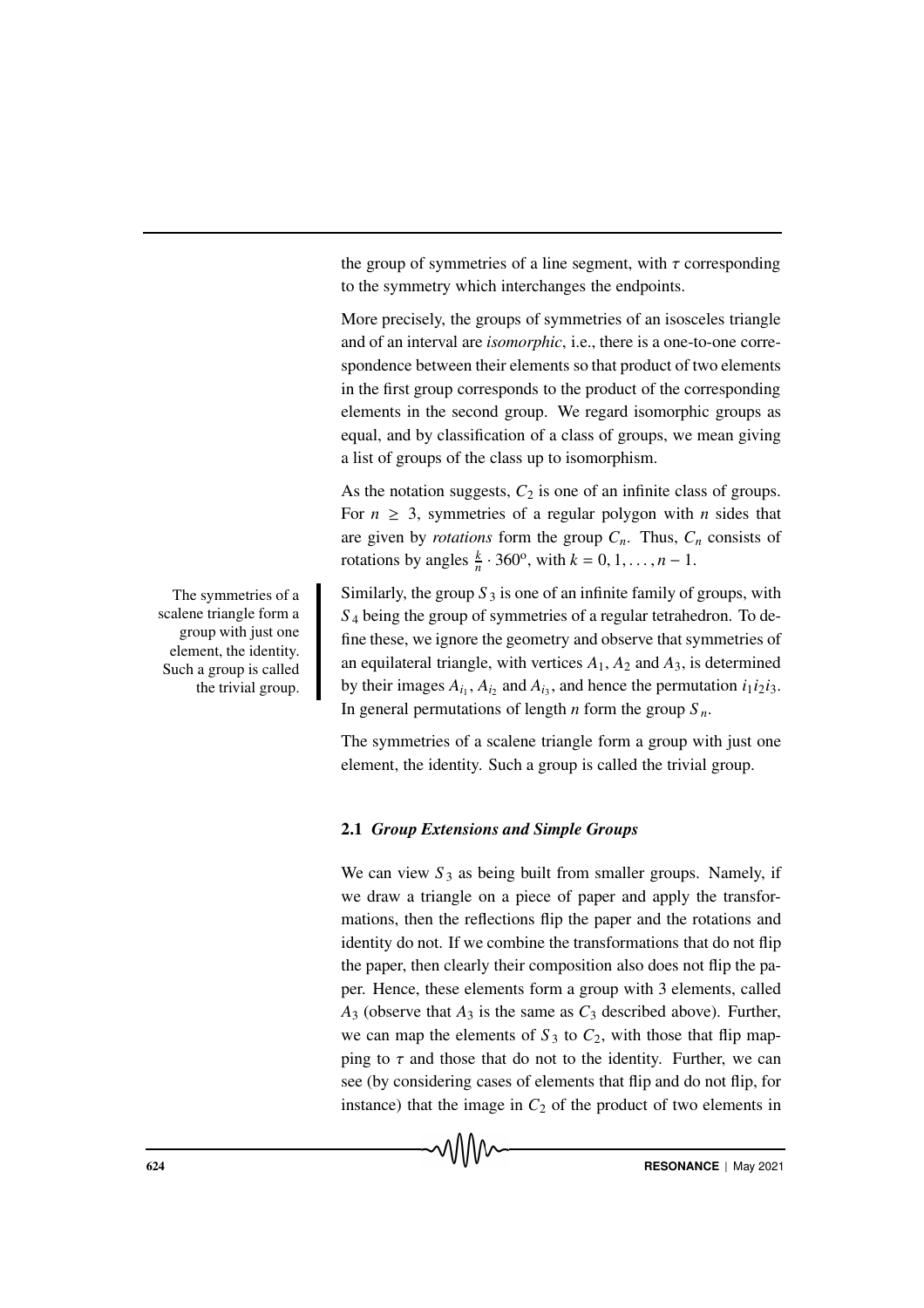*S* <sup>3</sup> is the product of their images—we say the map is a *homomorphism*. Finally, observe that the elements that map to *e* are exactly those belonging to *A*3.

In this situation, we say that  $S_3$  is an *extension* of  $C_2$  by  $A_3$ . In some sense we can study the group  $G = S_3$  by studying the smaller groups  $Q = C_2$  (the quotient) and  $K = A_3$  (the kernel).

Groups that cannot be expressed as extensions in a non-trivial Groups that cannot be way are called *simple*. Hence a crucial part of understanding the structure of groups is to understand *simple groups*. Thus, especially when studying finite groups, we can think of simple groups as Lego pieces which we can combine to form more elaborate groups (as with Lego pieces, there are many different groups *G* that can be constructed from *K* and *Q*).

# 2.2 *Finite Simple Groups*

One of the grandest theorems in mathematics is the *classification of finite simple groups*. Indeed many pieces of this need proofs that run to hundreds of pages.

We have already encountered some simple groups. The cyclic groups  $C_p$  are simple if and only if  $p$  is a prime. Further, we have analogues of  $A_3 \subset S_3$  inside  $S_n$  for all *n*. We denote these *A<sup>n</sup>* (alternating groups). All the alternating groups except *A*<sup>4</sup> are simple (however,  $A_2$  and  $A_3$  do not give new examples, being the trivial group and  $C_3$ , respectively).

The statement of the classification builds upon an earlier important work—the classification of simple Lie groups. Lie groups are groups of symmetries, but ones that come in smooth families, such as rotations of a sphere. One of the great results of 19th century mathematics was a classification of simple Lie groups. It was shown by Killing and Cartan that these consist of a few familiar groups of symmetries together with five *exceptional* Lie groups.

Chevalley and others constructed finite analogues of the Lie groups, called *finite groups of Lie type*. There are 16 families of these.

In addition to the 18 families mentioned above  $(C_p, A_n$  and the

expressed as extensions in a non-trivial way are called *simple*. Hence a crucial part of understanding the structure of groups is to understand *simple groups*.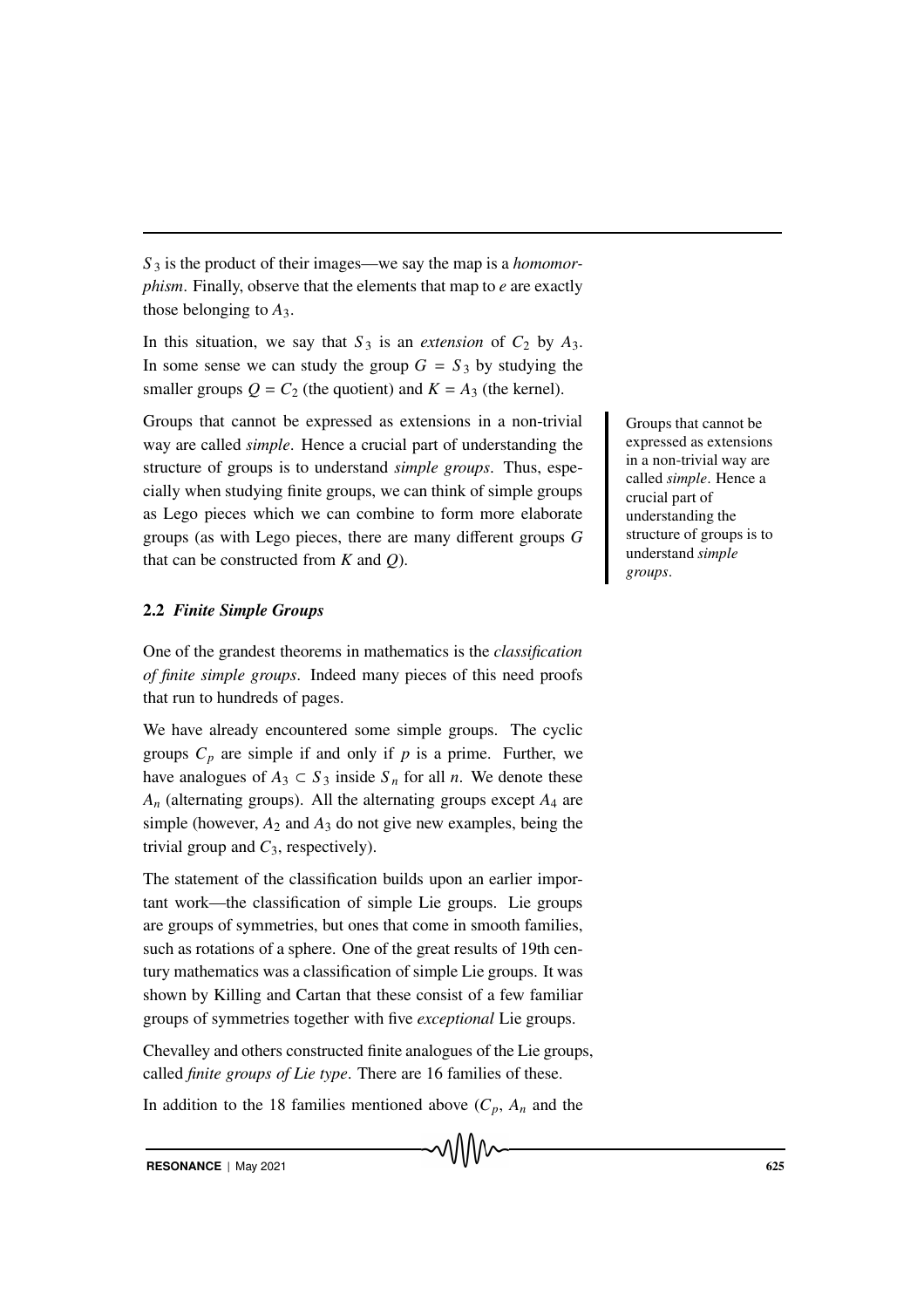16 families of finite groups of Lie type), 26 other simple groups, called *sporadic simple groups*, were discovered over the course of many decades. The classification of finite simple groups is the statement that a finite simple group is (exactly) one of the following.

- A group  $C_p$  with  $p$  a prime.
- An alternating group  $A_n$  with  $n \geq 5$  (the group  $A_3 = C_3$  is excluded to avoid double-counting).
- A finite group of Lie type.
- One of the 26 sporadic simple groups.

Three of the 26 sporadic groups were discovered by Conway (in collaboration with Thompson), and are in fact called Conway groups  $Co<sub>1</sub>$ ,  $Co<sub>2</sub>$  and  $Co<sub>3</sub>$ . These are all obtained from another group, called the Conway group  $Co<sub>0</sub>$  (the group  $Co<sub>0</sub>$  is not simple). The Conway group  $Co<sub>0</sub>$  is the group of symmetries of a collection of points in  $\mathbb{R}^{24}$  called the Leech lattice, which are centres of an extremely dense way to pack spheres into space (we do not have similarly dense packings except in dimensions 1, 2 and 8).

# 2.3 *The Monstrous Moonshine Conjectures*

The largest of the sporadic simple groups is named the *monster group*—this has about  $8 \times 10^{53}$  elements.

A very fruitful way to study the monster, or for that matter any group, is to consider its*representations*—essentially ways in which a group can be expressed as *linear* symmetries. Indeed the representations of the monster were described, using what is called a *character table*, even before the monster was constructed. Fortunately, the character table has a mere 194 rows and columns (in contrast to the multiplication table, with one row and one column for each element of the monster).

Any representation can be uniquely written as a sum (in the appropriate sense) of so-called *irreducible representations*. McKay

Three of the 26 sporadic groups were discovered by Conway (in collaboration with Thompson), and are in fact called Conway groups  $Co<sub>1</sub>$ ,  $Co<sub>2</sub>$  and Co3. These are all obtained from another group, called the Conway group  $Co<sub>0</sub>$  (the group  $Co<sub>0</sub>$  is not simple).